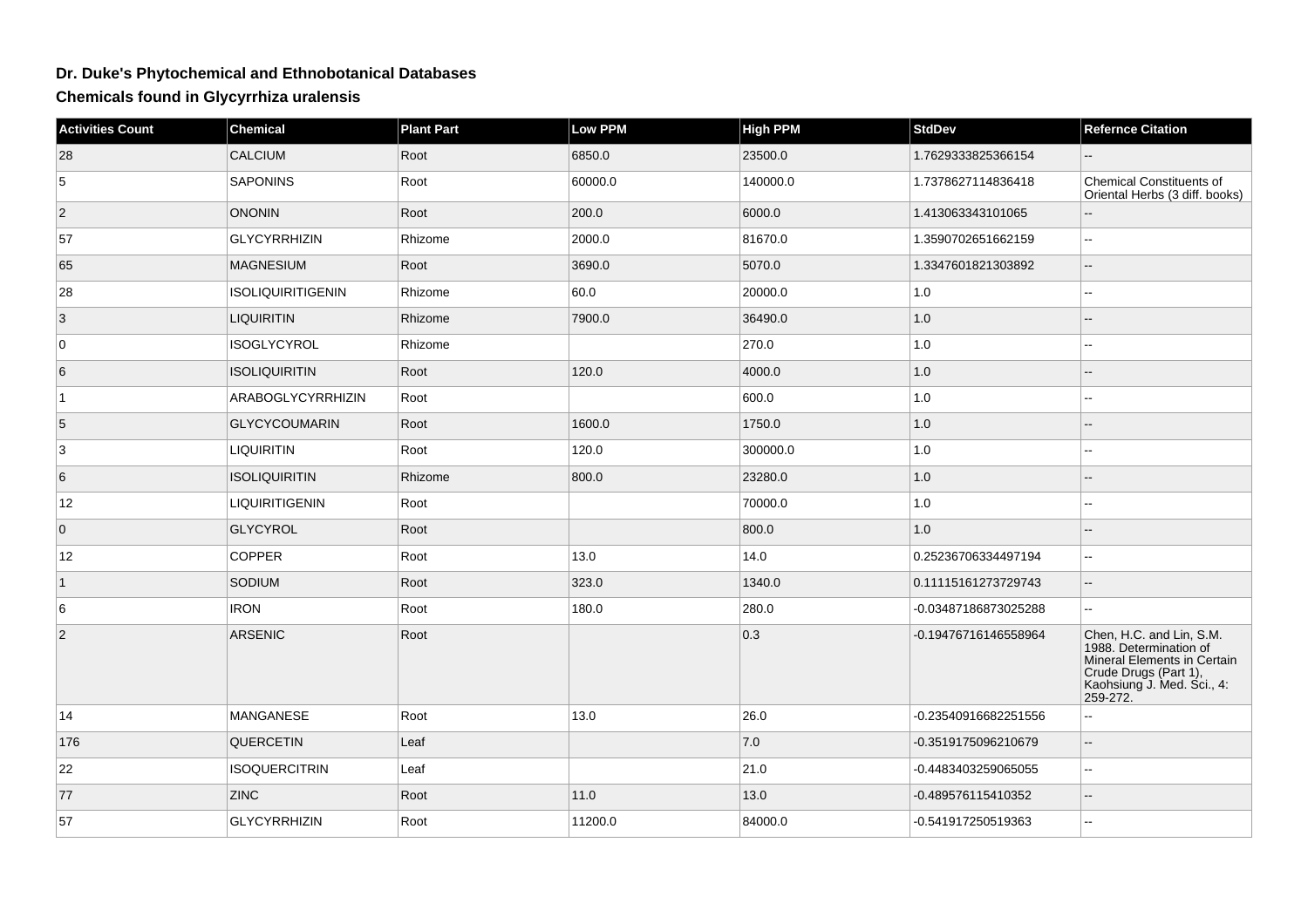| <b>Activities Count</b> | Chemical                                | <b>Plant Part</b>      | Low PPM | <b>High PPM</b> | <b>StdDev</b>       | <b>Refernce Citation</b>                                                                                      |
|-------------------------|-----------------------------------------|------------------------|---------|-----------------|---------------------|---------------------------------------------------------------------------------------------------------------|
| $\overline{0}$          | EO                                      | Root                   |         | 50.0            | -0.6524371988344991 | Isaev, V. 1932. Essential Oils<br>of the Flora of Tadshikistan.<br>Acta Hortii Bot Tadshikistan<br>1932: 17-. |
| 14                      | <b>POTASSIUM</b>                        | Root                   | 2500.0  | 3140.0          | -0.9254550611631442 | Ξ.                                                                                                            |
| $\vert$ 7               | <b>ASTRAGALIN</b>                       | Leaf                   |         | 16.0            | $-1.0$              | $\sim$                                                                                                        |
| 0                       | <b>NICOTIFLORIN</b>                     | Leaf                   |         | 32.0            | $-1.0$              |                                                                                                               |
| 28                      | ISOLIQUIRITIGENIN                       | Root                   | 100.0   | 1050.0          | $-1.0$              |                                                                                                               |
| $\overline{1}$          | <b>APIOGLYCYRRHIZIN</b>                 | Root                   |         | 100.0           | $-1.0$              |                                                                                                               |
| 87                      | <b>RUTIN</b>                            | Leaf                   |         | 53.0            | -1.0012547705959014 | --                                                                                                            |
| $\vert$ 4               | GLUCURONIC-ACID                         | Root                   |         |                 |                     | <b>Chemical Constituents of</b><br>Oriental Herbs (3 diff. books)                                             |
| $\overline{0}$          | 4',7-DIHYDROXYFLAVONE                   | Root                   |         | 240.0           |                     |                                                                                                               |
| $\vert$ 1               | <b>ECHINATIN</b>                        | <b>Sprout Seedling</b> |         |                 |                     |                                                                                                               |
| $\overline{0}$          | LICORICE-SAPONIN-C-2                    | Rhizome                |         | 50.0            |                     |                                                                                                               |
| 0                       | GANCAONIN-U                             | Shoot                  |         | 12.0            |                     | ۵.                                                                                                            |
| $\overline{0}$          | LIQUIRITIN-APIOSIDE                     | Root                   | 120.0   | 9000.0          |                     |                                                                                                               |
| 0                       | URALENIC-ACID                           | Plant                  |         |                 |                     | J.S. Glasby Dict.Pls<br>Containing 2ndary<br>Metabolite. 1991.                                                |
| $\vert$ 4               | <b>LICOCOUMARONE</b>                    | Rhizome                | 19.0    | 400.0           |                     |                                                                                                               |
| 0                       | 2-METHYL-7-<br><b>HYDROXYISOFLAVONE</b> | Root                   |         |                 |                     | <b>Chemical Constituents of</b><br>Oriental Herbs (3 diff. books)                                             |
| $\overline{0}$          | GLYCYRRHIZA-<br>URALENSIS-GLUCAN-6      | Root                   |         |                 |                     |                                                                                                               |
| $\overline{0}$          | PYRANOCOUMARIN                          | Root                   |         |                 |                     | --                                                                                                            |
| $\overline{0}$          | <b>GANCAONIN-E</b>                      | Shoot                  |         | 8.0             |                     |                                                                                                               |
| $\overline{0}$          | LICORICE-SAPONIN-K-2                    | Root                   |         | 0.4             |                     | --                                                                                                            |
| $\overline{0}$          | <b>LICORICONE</b>                       | Root                   |         |                 |                     |                                                                                                               |
| 0                       | KANZONOL-K                              | Rhizome                |         | 0.04            |                     |                                                                                                               |
| $\overline{0}$          | 18-BETA-<br>GLYCYRRHETINIC-ACID         | Root                   |         |                 |                     |                                                                                                               |
| $\overline{2}$          | ISOLICOFLAVONOL                         | Rhizome                |         | 10.0            |                     |                                                                                                               |
| $\overline{0}$          | 1-METHOXY-FICIFOLINOL                   | Root                   |         | 3.4             |                     |                                                                                                               |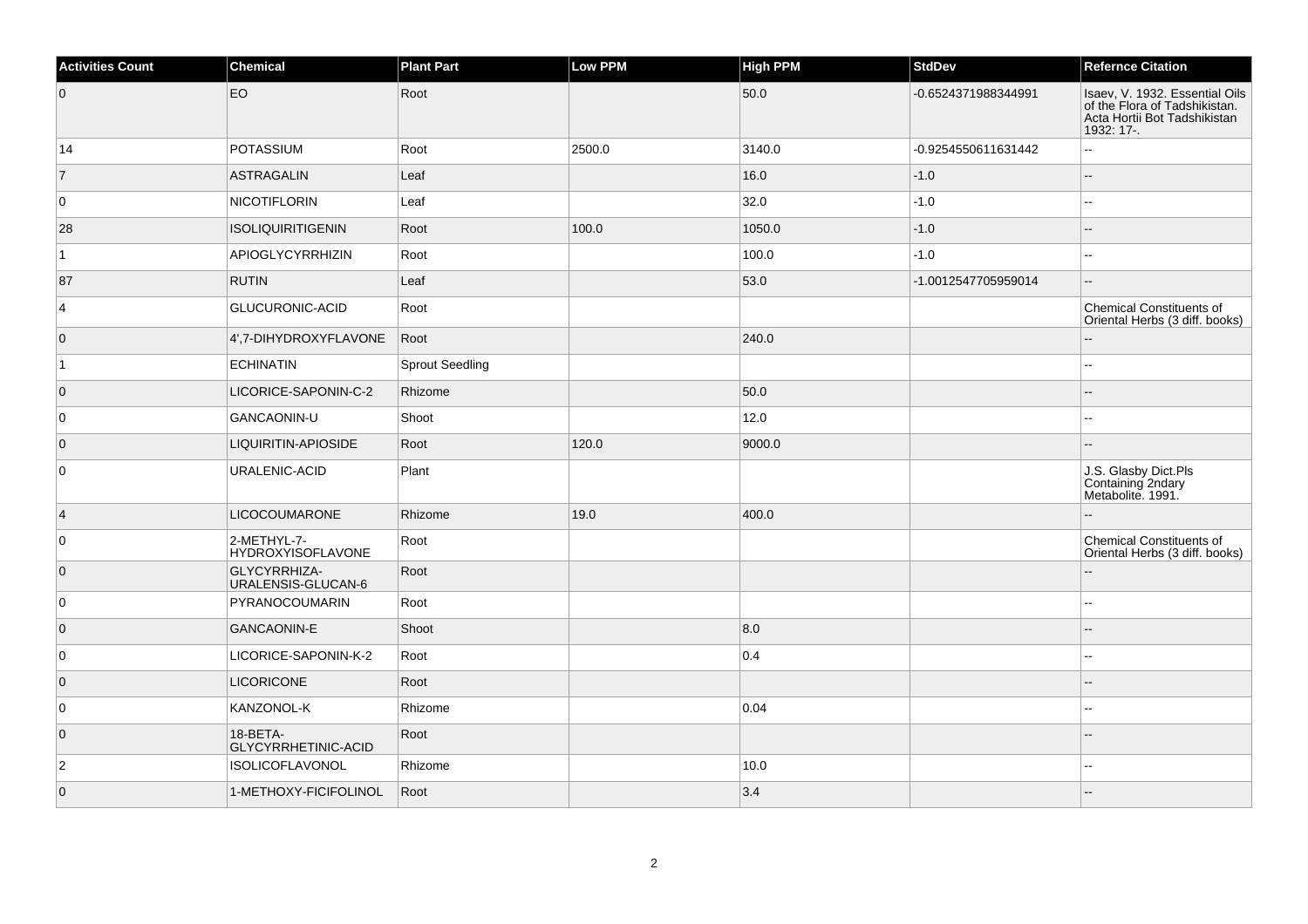| <b>Activities Count</b> | Chemical                                      | <b>Plant Part</b>      | Low PPM | <b>High PPM</b> | <b>StdDev</b> | <b>Refernce Citation</b>                                   |
|-------------------------|-----------------------------------------------|------------------------|---------|-----------------|---------------|------------------------------------------------------------|
| $\vert$ 1               | <b>ECHINATIN</b>                              | <b>Tissue Culture</b>  |         |                 |               |                                                            |
| $\overline{0}$          | LICORICE-SAPONIN-B-2                          | Root                   |         | 0.8             |               |                                                            |
| 7                       | <b>GLUCOSE</b>                                | Root                   |         |                 |               | Chemical Constituents of<br>Oriental Herbs (3 diff. books) |
| $\overline{0}$          | <b>GANCAONIN-T</b>                            | Shoot                  |         | 1.0             |               |                                                            |
| 14                      | <b>SUCROSE</b>                                | Root                   |         |                 |               | Chemical Constituents of<br>Oriental Herbs (3 diff. books) |
| $\vert$ 2               | LICOCHALCONE-B                                | Root                   |         |                 |               |                                                            |
| $\overline{0}$          | GLYCYRRHIZA-PECTIN                            | Root                   |         |                 |               |                                                            |
| 13                      | P-HYDROXY-BENZOIC-<br><b>ACID</b>             | <b>Sprout Seedling</b> |         | 0.5             |               |                                                            |
| $\overline{0}$          | <b>GANCAONIN-D</b>                            | Shoot                  |         | 0.3             |               | --                                                         |
| $\overline{0}$          | LICORICE-SAPONIN-J-2                          | Root                   |         | 0.4             |               | --                                                         |
| $\vert$ 1               | <b>LICORICIDIN</b>                            | Root                   |         | 11.0            |               |                                                            |
| $\overline{0}$          | KANZONOL-J                                    | Root                   |         | 2.0             |               |                                                            |
| 0                       | 18-ALPHA-<br>GLYCYRRHETINIC-ACID              | Root                   |         |                 |               |                                                            |
| $\overline{0}$          | <b>ISOGLYCYROL</b>                            | Root Bark              |         |                 |               | --                                                         |
| 0                       | 8-C-PRENYL-ERIODICTYOL Root                   |                        |         | 13.0            |               |                                                            |
| $\overline{0}$          | <b>CLYCOSIN</b>                               | Sprout Seedling        |         | 0.5             |               |                                                            |
| 0                       | LICORICE-SAPONIN-B-2                          | Rhizome                |         | 40.0            |               |                                                            |
| $\overline{0}$          | <b>GLABROLIDE</b>                             | Root                   |         |                 |               |                                                            |
| $\overline{0}$          | <b>GANCAONIN-S</b>                            | Shoot                  |         | 3.0             |               | --                                                         |
| $\overline{0}$          | LIQUIRITIGENIN-4'-<br>APIOSYL-(1,2)-GLUCOSIDE | Root                   |         |                 |               |                                                            |
| 28                      | LICOCHALCONE-A                                | Root                   |         |                 |               |                                                            |
| $\overline{0}$          | GLYCYRRHIZA-PECTIC-<br>POLYSACCHARIDE         | Root                   |         |                 |               |                                                            |
| $\overline{0}$          | <b>GANCAONIN-C</b>                            | Shoot                  |         | 3.0             |               |                                                            |
| $\overline{0}$          | LICORICE-SAPONIN-H-2                          | Root                   | 1.4     | 2100.0          |               |                                                            |
| $\overline{0}$          | LICOFLAVONE                                   | Root                   |         |                 |               | Chemical Constituents of<br>Oriental Herbs (3 diff. books) |
| $\overline{0}$          | KANZONOL-I                                    | Root                   |         | 4.0             |               | u.                                                         |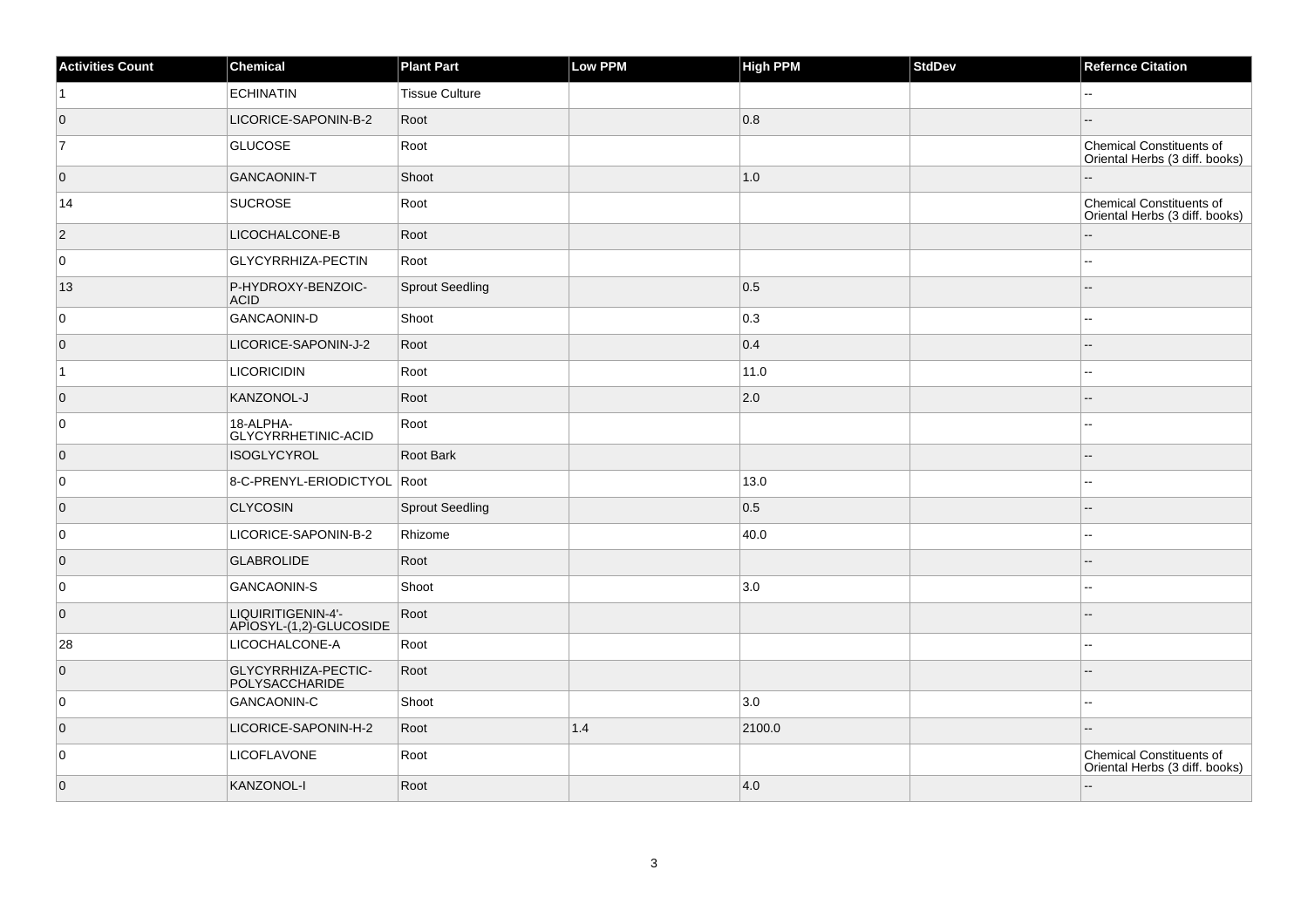| <b>Activities Count</b> | <b>Chemical</b>                                                                             | <b>Plant Part</b> | Low PPM | <b>High PPM</b> | <b>StdDev</b> | <b>Refernce Citation</b>                                          |
|-------------------------|---------------------------------------------------------------------------------------------|-------------------|---------|-----------------|---------------|-------------------------------------------------------------------|
| 0                       | 3-OXO-GLYCYRRHETIC-<br><b>ACID</b>                                                          | Root              |         |                 |               |                                                                   |
| $\overline{0}$          | $2',4',7$ -TRIHYDROXY-3'-<br>GAMMA-GAMMA-<br>DIMETHYL-ALLYL-3-<br>ARYLCOUMARIN              | Root              |         |                 |               |                                                                   |
| 47                      | <b>BETA-SITOSTEROL</b>                                                                      | Root              |         |                 |               |                                                                   |
| $\overline{0}$          | LICORICE-SAPONIN-A-3                                                                        | Root              | 5.8     | 1000.0          |               |                                                                   |
| 0                       | <b>GLABRIC-ACID</b>                                                                         | Root              |         |                 |               | <b>Chemical Constituents of</b><br>Oriental Herbs (3 diff. books) |
| $\overline{0}$          | <b>GANCAONIN-R</b>                                                                          | Shoot             |         | 14.0            |               |                                                                   |
| 0                       | LIQUIRITIGENIN-4',7-<br><b>DIGLUCOSIDE</b>                                                  | Root              |         | 20.0            |               |                                                                   |
| 28                      | LICOCHALCONE-A                                                                              | Rhizome           |         |                 |               |                                                                   |
| 32                      | GLYCYRRHETINIC-ACID                                                                         | Root              |         |                 |               | ц,                                                                |
| $\overline{0}$          | <b>ONOCERIN</b>                                                                             | Root              |         |                 |               |                                                                   |
| 0                       | <b>GANCAONIN-B</b>                                                                          | Shoot             |         | 20.0            |               |                                                                   |
| $\overline{0}$          | LICORICE-SAPONIN-G-2                                                                        | Root              | 0.6     | 1000.0          |               |                                                                   |
| 0                       | KANZONOL-H                                                                                  | Root              |         | 1.0             |               | 4                                                                 |
| $\overline{0}$          | 3-ACETYL-<br>GLYCYRRHETIC-ACID                                                              | Root              |         |                 |               |                                                                   |
| $\mathbf 0$             | 2',4',5-TRIHYDROXY-7-<br>METHOXY-8-ALPHA-<br>ALPHA-DIMETHYL-ALLYL-3-<br><b>ARYLCOUMARIN</b> | Root              |         |                 |               |                                                                   |
| $\overline{0}$          | GLYCYROL                                                                                    | Root Bark         |         |                 |               |                                                                   |
| 0                       | LICORICE-SAPONIN-A-3                                                                        | Rhizome           |         | 290.0           |               |                                                                   |
| $\overline{0}$          | <b>ISOGLYCYCOUMARIN</b>                                                                     | Rhizome           |         | 180.0           |               |                                                                   |
| 0                       | GANCAONIN-Q                                                                                 | Shoot             |         | 1.5             |               |                                                                   |
| 12                      | <b>LIQUIRITIGENIN</b>                                                                       | Sprout Seedling   |         |                 |               |                                                                   |
| $\mathbf 2$             | LICOBENZOFURAN                                                                              | Root              |         |                 |               |                                                                   |
| $\overline{0}$          | GLYCYRRHETIC-ACID-<br>METHYL-ESTER                                                          | Root              |         |                 |               |                                                                   |
| 0                       | <b>GANCAONIN-A</b>                                                                          | Shoot             |         | 37.0            |               |                                                                   |
| $\overline{0}$          | LICORICE-SAPONIN-F-3                                                                        | Root              |         | 0.4             |               |                                                                   |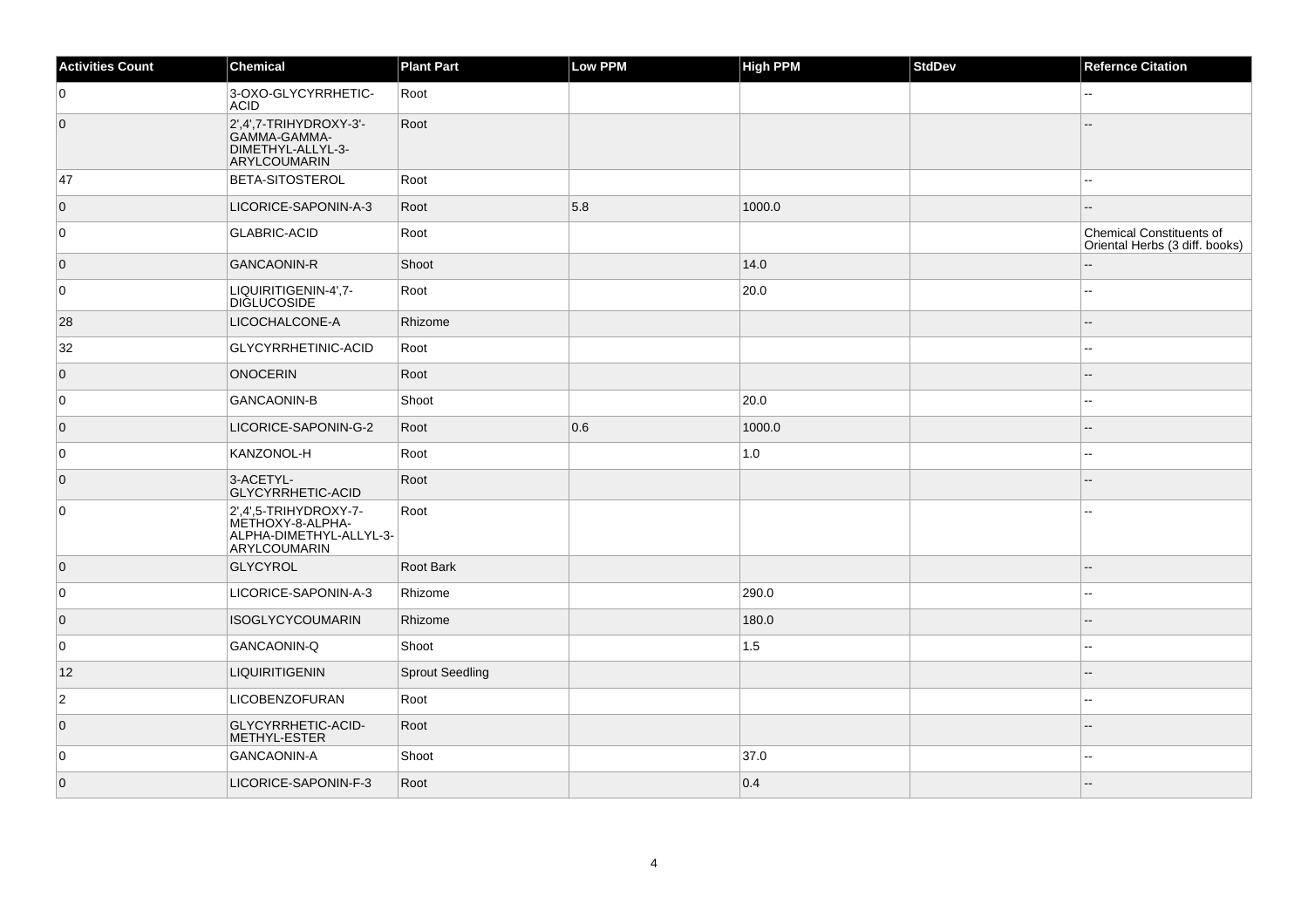| <b>Activities Count</b> | Chemical                                           | <b>Plant Part</b>      | Low PPM | <b>High PPM</b> | StdDev | <b>Refernce Citation</b>                                          |
|-------------------------|----------------------------------------------------|------------------------|---------|-----------------|--------|-------------------------------------------------------------------|
| 0                       | KANZONOL-G                                         | Root                   |         | 4.0             |        | Щ,                                                                |
| $\overline{0}$          | $24-$<br>HYDROXYGLYCYRRHETIC-<br>ACID-METHYL-ESTER | Root                   |         |                 |        |                                                                   |
| 0                       | GLYCYROL                                           | Rhizome                |         | 440.0           |        |                                                                   |
| $\overline{7}$          | <b>LICOPYRANOCOUMARIN</b>                          | Root                   |         | 500.0           |        | --                                                                |
| $\overline{2}$          | <b>ISOBAVACHALCONE</b>                             | <b>Sprout Seedling</b> |         | 0.8             |        |                                                                   |
| $\overline{0}$          | URALENE                                            | Leaf                   |         | 26.0            |        |                                                                   |
| 0                       | GANCAONIN-P3'-METHYL-<br><b>ETHER</b>              | Root                   |         | 1.0             |        | $-1$                                                              |
| 12                      | <b>LIQUIRITIGENIN</b>                              | Rhizome                | 30.0    | 1210.0          |        |                                                                   |
| 18                      | MANNITOL                                           | Root                   |         |                 |        | <b>Chemical Constituents of</b><br>Oriental Herbs (3 diff. books) |
| $\overline{0}$          | KUMATAKENIN                                        | Root                   |         |                 |        |                                                                   |
| $\vert$ 1               | NEOLIQUIRITIN                                      | Root                   |         |                 |        | $\sim$ $\sim$                                                     |
| 16                      | <b>FORMONONETIN</b>                                | Shoot                  |         | 3.0             |        |                                                                   |
| 0                       | LICORICE-SAPONIN-E-2                               | Root                   | 2.4     | 700.0           |        | --                                                                |
| $\overline{0}$          | ISOGLYCYROL                                        | Root                   |         | 200.0           |        |                                                                   |
| 0                       | KANZONOL-F                                         | Root                   |         | $ 2.0\rangle$   |        |                                                                   |
| $\overline{0}$          | 18-ALPHA-HYDROXY-<br>GLYCYRRHETATE                 | Rhizome                |         |                 |        |                                                                   |
| 0                       | GLYCYRIN                                           | Root                   |         | 400.0           |        | --                                                                |
| $\overline{0}$          | <b>APIOLIQUIRITIN</b>                              | Root                   |         |                 |        | $- -$                                                             |
| 0                       | <b>LICONEOLIGNAN</b>                               | Root                   |         | 15.0            |        | $\sim$ $\sim$                                                     |
| 22                      | <b>BETULINIC-ACID</b>                              | Root                   |         |                 |        | --                                                                |
| 0                       | GLYURANOLIDE                                       | Rhizome                |         |                 |        | ۵.                                                                |
| $\vert$ 1               | SIGMOIDIN-B                                        | Shoot                  |         | 7.0             |        | --                                                                |
| 0                       | GANCAONIN-P                                        | Shoot                  |         | 6.0             |        | Ξ.                                                                |
| $\overline{0}$          | <b>LICRASIDE</b>                                   | Root                   |         | 600.0           |        |                                                                   |
| 0                       | KANZONOL-P                                         | Root                   |         | 0.8             |        |                                                                   |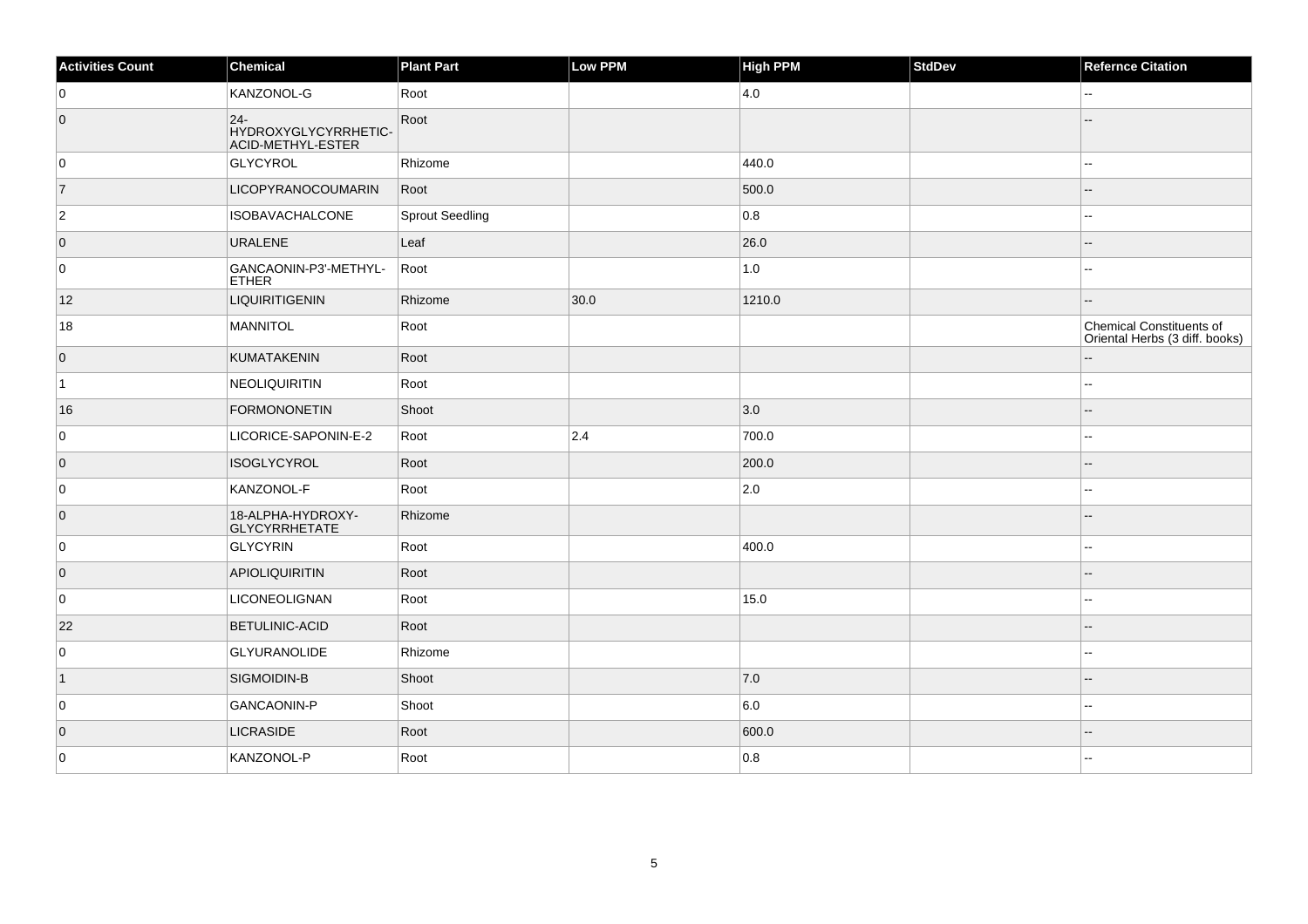| <b>Activities Count</b> | Chemical                                                                  | <b>Plant Part</b>      | Low PPM | <b>High PPM</b> | <b>StdDev</b> | <b>Refernce Citation</b>                                          |
|-------------------------|---------------------------------------------------------------------------|------------------------|---------|-----------------|---------------|-------------------------------------------------------------------|
| $\overline{0}$          | 3-BETA-24-DIHYDROXY-<br>OLEAN-11,13(18)-DIEN-30-<br>OIC-ACID-METHYL-ESTER | Root                   |         |                 |               |                                                                   |
| $\vert$ 1               | NEOISOLIQUIRITIN                                                          | Root                   |         | 200.0           |               |                                                                   |
| $\overline{0}$          | LICORICE-SAPONIN-E-2                                                      | Rhizome                |         | 120.0           |               |                                                                   |
| 0                       | 3-O-METHYLGLYCYROL                                                        | Root                   |         |                 |               | ۵۵                                                                |
| 16                      | FORMONONETIN                                                              | Root                   |         |                 |               |                                                                   |
| 5                       | <b>GLYCYCOUMARIN</b>                                                      | Rhizome                | 10.0    | 1380.0          |               |                                                                   |
| $\overline{0}$          | <b>APIOISOLIQUIRITIN</b>                                                  | Root                   |         |                 |               |                                                                   |
| 4                       | LICOISOFLAVONE-A                                                          | Root                   |         |                 |               |                                                                   |
| $\overline{0}$          | ASPARANIC-ACID                                                            | Root                   |         |                 |               | <b>Chemical Constituents of</b><br>Oriental Herbs (3 diff. books) |
| 57                      | GLYCYRRHIZIN                                                              | Leaf                   |         |                 |               | ă.                                                                |
| 44                      | <b>SCOPOLETIN</b>                                                         | Shoot                  |         | $ 2.0\rangle$   |               |                                                                   |
| 0                       | GANCAONIN-O                                                               | Shoot                  |         | 5.0             |               | --                                                                |
| $\overline{0}$          | LICORISOFLAVAN-A                                                          | Root                   |         | 16.0            |               |                                                                   |
| 0                       | KANZONOL-O                                                                | Root                   |         | 0.4             |               |                                                                   |
| $\overline{0}$          | 6"-O-ACETYL-LIQUIRITIN                                                    | Root                   |         |                 |               |                                                                   |
| 0                       | NEOGLYCYROL                                                               | Root                   |         |                 |               |                                                                   |
| $\overline{0}$          | LICORICE-SAPONIN-D-3                                                      | Root                   |         | 1.0             |               |                                                                   |
| 0                       | ISOLIQUIRITIN-APIOSIDE                                                    | Root                   | 20.0    | 1650.0          |               | ÷.                                                                |
| $\overline{0}$          | 3-BETA-<br>FORMYLGLABROLIDE                                               | Root                   |         |                 |               | --                                                                |
| 16                      | <b>FORMONONETIN</b>                                                       | <b>Sprout Seedling</b> |         | 25.0            |               |                                                                   |
| $\overline{0}$          | NARCISSIN                                                                 | Leaf                   |         | 16.0            |               |                                                                   |
| 0                       | LICOFLAVONOL                                                              | Root                   |         |                 |               |                                                                   |
| 57                      | <b>GLYCYRRHIZIN</b>                                                       | Stem                   |         |                 |               |                                                                   |
| 0                       | GANCAONIN-N                                                               | Shoot                  |         | 1.0             |               | ÷.                                                                |
| $\overline{0}$          | <b>LICORIDIN</b>                                                          | Root                   |         |                 |               |                                                                   |
| 0                       | KANZONOL-N                                                                | Root                   |         | 0.4             |               |                                                                   |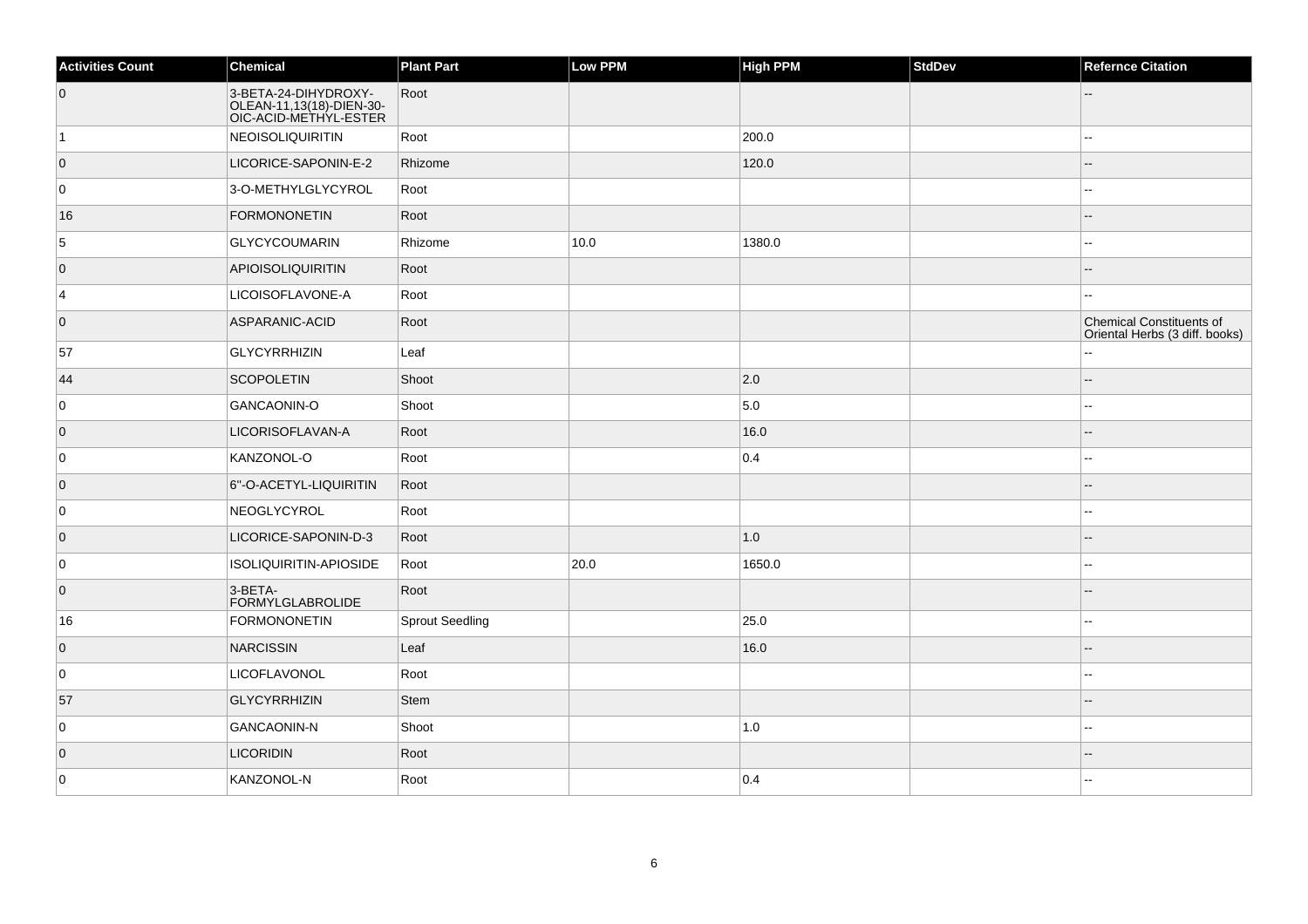| <b>Activities Count</b> | <b>Chemical</b>                                                                       | <b>Plant Part</b>      | Low PPM | <b>High PPM</b> | <b>StdDev</b> | <b>Refernce Citation</b>                                   |
|-------------------------|---------------------------------------------------------------------------------------|------------------------|---------|-----------------|---------------|------------------------------------------------------------|
| $\overline{0}$          | 2,3-DIHYDRO-<br><b>ISOLIQUIRITIGENIN</b>                                              | Root                   |         |                 |               | --                                                         |
| 56                      | <b>NARINGENIN</b>                                                                     | Root                   |         |                 |               |                                                            |
| 29                      | GLYCYRRHETIC-ACID                                                                     | Root                   |         |                 |               | Chemical Constituents of<br>Oriental Herbs (3 diff. books) |
| 0                       | 24-HYDROXYGLABROLIDE                                                                  | Root                   |         |                 |               |                                                            |
| $\overline{0}$          | LICORICE-SAPONIN-D-3                                                                  | Rhizome                |         | 70.0            |               |                                                            |
| 0                       | GLYASPERIN-D                                                                          | Root                   |         | 0.4             |               |                                                            |
| $\vert$ 2               | N-HEXACOSANE                                                                          | Root                   |         |                 |               |                                                            |
| 0                       | APIGENIN-6,8-DI-C-<br><b>GLUCOSIDE</b>                                                | Root                   |         |                 |               |                                                            |
| $\overline{0}$          | LICOFLAVONE-A                                                                         | Root                   |         |                 |               |                                                            |
| 0                       | 5-O-METHYLGLYCYROL                                                                    | Root                   |         |                 |               | ۵.                                                         |
| 57                      | <b>GLYCYRRHIZIN</b>                                                                   | Plant                  |         |                 |               |                                                            |
| $\mathbf{1}$            | QUERCETIN-3,3'-<br><b>DIMETHYLETHER</b>                                               | Leaf                   |         | 48.0            |               | --                                                         |
| $\overline{0}$          | <b>GANCAONIN-M</b>                                                                    | Shoot                  |         | 6.0             |               |                                                            |
| 0                       | <b>LICORICONE</b>                                                                     | Root Bark              |         |                 |               | $\overline{a}$                                             |
| $\overline{0}$          | KANZONOL-M                                                                            | Root                   |         | 0.6             |               |                                                            |
| $\mathbf 0$             | 4'-O-(BETA-D-APIO-D-<br>FURANOSYL-(1,2)-BETA-D-<br>GLUCOPYRANOSYL)-<br>LIQUIRITIGENIN | Root                   |         | 120000.0        |               |                                                            |
| 28                      | <b>ISOLIQUIRITIGENIN</b>                                                              | <b>Sprout Seedling</b> |         |                 |               |                                                            |
| $\mathbf 0$             | 22-BETA-ACETYL-<br><b>GLABRIC-ACID</b>                                                | Root                   |         |                 |               |                                                            |
| $\vert$ 1               | <b>ECHINATIN</b>                                                                      | Root                   |         |                 |               |                                                            |
| 0                       | LICORICE-SAPONIN-C-2                                                                  | Root                   |         | 1.0             |               | $\overline{a}$                                             |
| $\overline{0}$          | <b>GANCAONIN-V</b>                                                                    | Shoot                  |         |                 |               |                                                            |
| $\mathbf 0$             | <b>LUPIWIGHTEONE</b>                                                                  | Shoot                  |         | 6.0             |               | --                                                         |
| $\vert$ 4               | <b>LICOCOUMARONE</b>                                                                  | Root                   |         | 900.0           |               |                                                            |
| 0                       | $28 -$<br>HYDROXYGLYCYRRHETIC-<br><b>ACID</b>                                         | Root                   |         |                 |               | Chemical Constituents of<br>Oriental Herbs (3 diff. books) |
| $\overline{0}$          | <b>GANCAONIN-L</b>                                                                    | Shoot                  |         | 7.0             |               |                                                            |